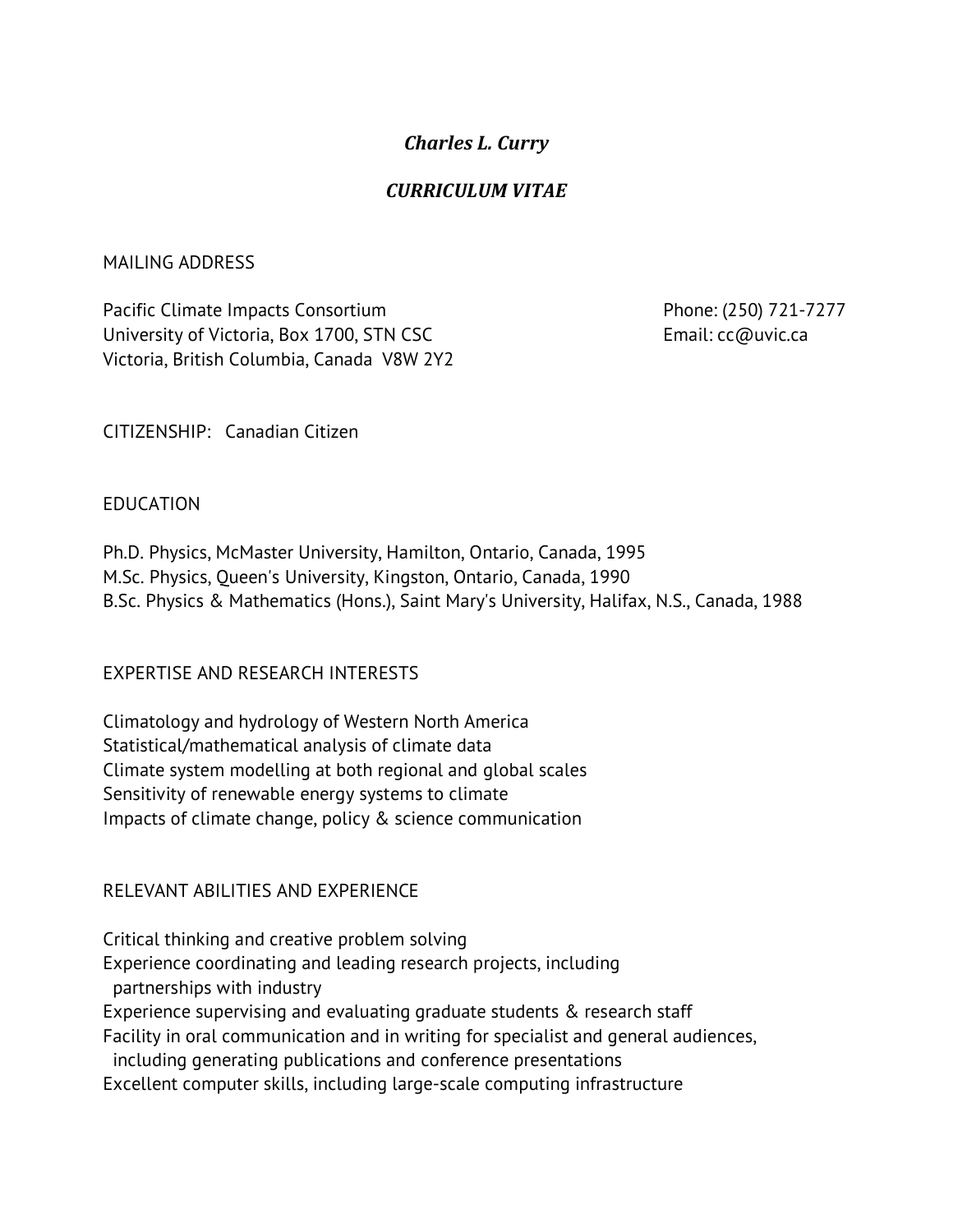### ACADEMIC AND RESEARCH HISTORY

| Acting Lead, Regional Climate Impacts, Pacific Climate Impacts                                                  |
|-----------------------------------------------------------------------------------------------------------------|
| Consortium, University of Victoria                                                                              |
| Adjunct Professor, School of Earth and Ocean Sciences, University of<br>Victoria                                |
| Senior Research Associate, Pacific Climate Impacts Consortium,<br>University of Victoria                        |
| Research Associate, School of Earth and Ocean Sciences, University of<br>Victoria                               |
| Research Scientist (SE-RES-02), Canadian Centre for Climate Modelling<br>& Analysis (CCCma), Environment Canada |
| Postdoctoral Intern, University of Victoria and BC Transmission Corp.                                           |
| Research Associate and Lecturer, University of Victoria and CCCma                                               |
| Postdoctoral Fellow and Lecturer, University of Waterloo                                                        |
| Visiting Scientist and Lecturer, University of Western Ontario                                                  |
| NSERC Postdoctoral Fellow & Lecturer, University of California,                                                 |
| Berkeley                                                                                                        |
|                                                                                                                 |

## SELECTED HONOURS AND AWARDS

NSERC Postdoctoral Fellowship, University of California at Berkeley, 1995-97 Desmond G. Burns Scholarship in Theoretical Physics, McMaster University, 1994 Centennial Scholarship, McMaster, 1993 Pass With Distinction, Ph.D. Physics Comprehensive Exam, McMaster, 1992

NSERC Postgraduate Scholarship, Queen's, 1988-90

### TEACHING EXPERIENCE

| 01/2008 - 04/2008 Lecturer, SEOS, University of Victoria                        |
|---------------------------------------------------------------------------------|
| 09/2000 - 12/2002 Lecturer/Adjunct Professor, Dept. of Physics and Astronomy,   |
| University of Western Ontario                                                   |
| 01/1999 - 08/2000 Lecturer, Dept. of Physics, University of Waterloo            |
| 05/1997 - 08/1997 Lecturer, Astronomy Dept., University of California, Berkeley |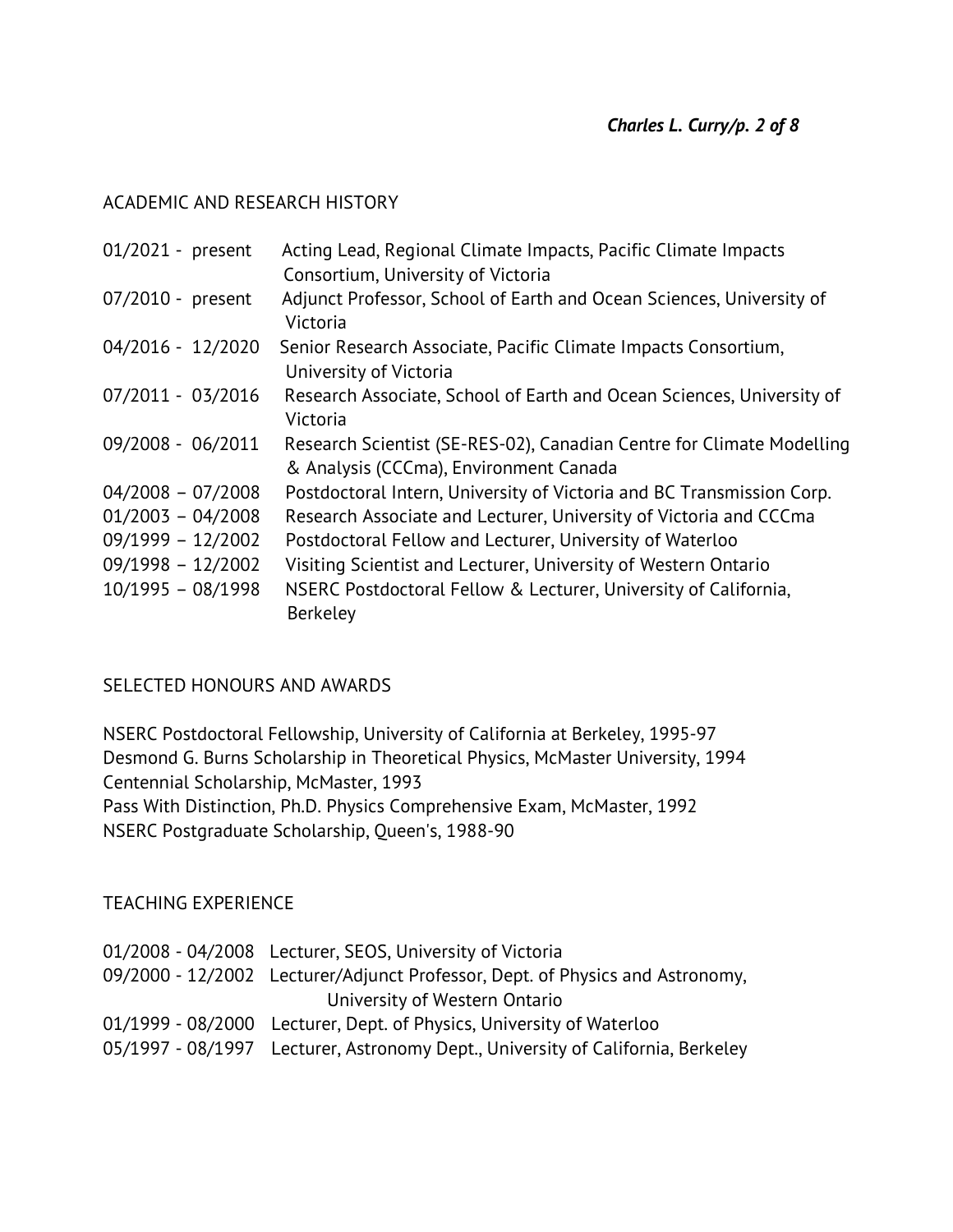### MEMBERSHIP IN PROFESSIONAL SOCIETIES AND ORGANIZATIONS

| $2018$ – present | Member, Canadian Water Resources Association              |
|------------------|-----------------------------------------------------------|
| $2004 - present$ | Member, American Geophysical Union                        |
| $2005 - present$ | Member, Canadian Meteorological and Oceanographic Society |

2005 – 2006 Member, American Meteorological Society

RESEARCH SUPPORT

I competed successfully for the following grants:

| $05/2017 - 05/2020$ | MEOPAR-YOPP Grant for project, "Predicting the Future(s) of                   |
|---------------------|-------------------------------------------------------------------------------|
|                     | Renewable Energy in Canada's Arctic," co-Investigator, non-funded. PI:        |
|                     | Prof. Adam Monahan, University of Victoria                                    |
|                     | 01/2010 - 08/2010 CFCAS Knowledge Synthesis Grant, \$40,000, Co-Investigator, |
|                     | non-funded. PI: Prof. A. Monahan, University of Victoria                      |
| $04/2008 - 07/2008$ | MITACS-ACCELERATE BC Internship, \$30,000, Postdoctoral Intern                |
|                     | Supervisor: Prof. A. Monahan, University of Victoria                          |

SELECTED PRESENTATIONS AT PROFESSIONAL MEETINGS (last 6 years)

"A new methodology for estimating historical snow loads for infrastructure design in Canada (talk)", CMOS Annual Congress, online, June 2020

"Twenty-first century hydrologic change and extreme streamflow in the Fraser River Basin of British Columbia" (talk), CMOS Annual Congress, Halifax, NS, June 2018

"Twenty-first century hydrologic change and flood risk in the Fraser River Basin of British Columbia" (talk), CWRA Annual Conference, Victoria, BC, May 2018

"Predictors of high streamflow events in the Fraser River Basin of British Columbia, Canada," (poster), AGU Fall Meeting, San Francisco, U.S.A., December 2016 https://agu.confex.com/agu/fm16/meetingapp.cgi/Paper/192277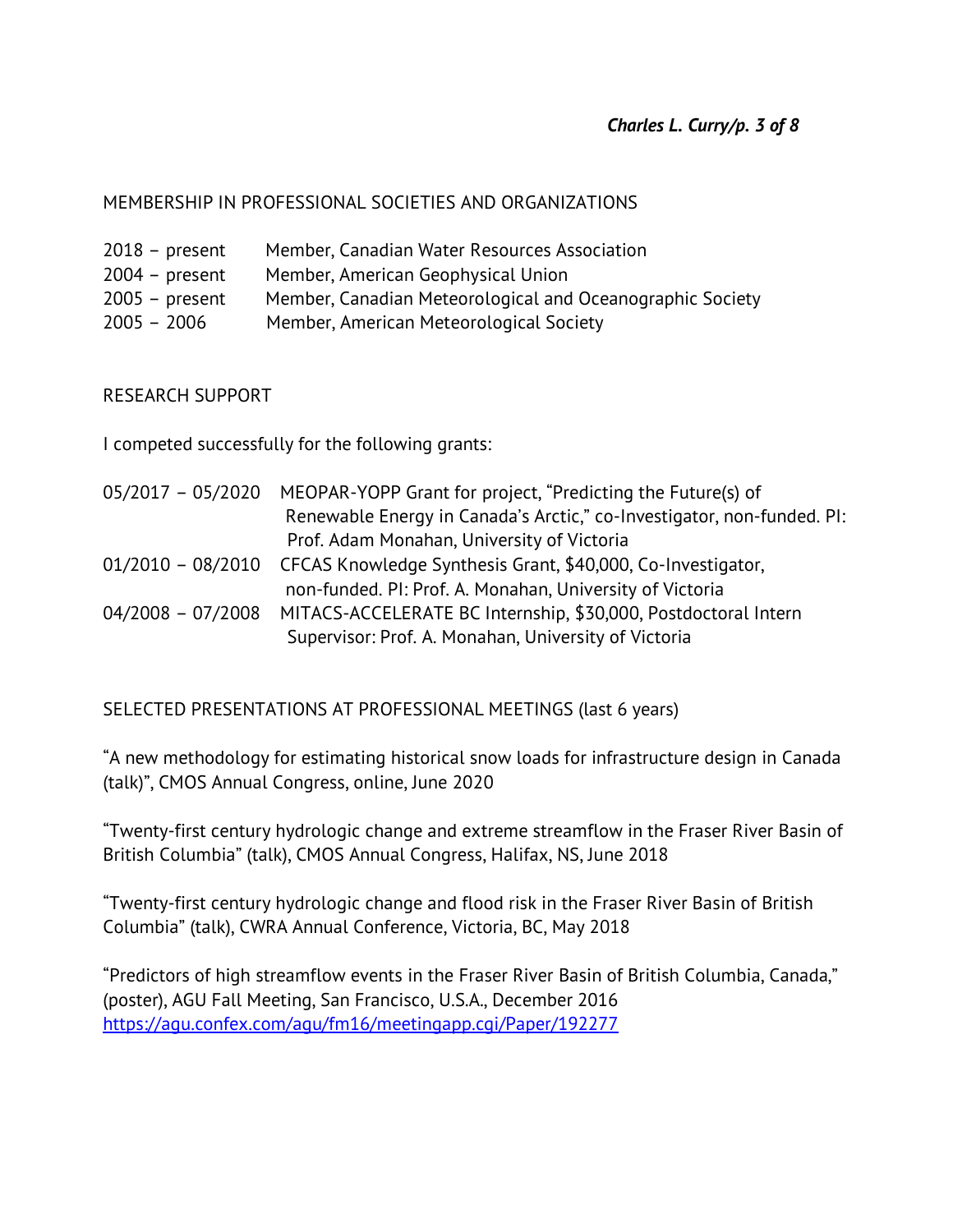## SELECTED PRESENTATIONS (CONT'D)

"Does increased resolution alone add value in RCM simulations of climate extremes? A multi-scale study over western Canada" (talk), CMOS Annual Congress, Whistler, BC, June 2015

"A multimodel study of climate extremes in an idealized geoengineering experiment" (poster), Climate Engineering Conference 2014, Berlin, Germany, August 2014

"Quantifying uncertainty in regional climate model projections over Western Canadian watersheds" (poster), 3rd International Lund Regional-Scale Climate Modelling Workshop, Lund, Sweden, June 2014

"Impact of increased resolution in RCM simulation of extreme climate events over Western Canada" (talk), Norwegian Institute for Water Research, Oslo, Norway, June 2014

## SELECTED REFEREED JOURNAL PUBLICATIONS

For citation statistics, see: http://scholar.google.ca/citations?user=8oiwu60AAAAJ&hl=en or https://www.researchgate.net/profile/Charles\_Curry

M. Saunois, ..., C. L. Curry  $[25<sup>th</sup>$  of 90 authors], et al., "The Global Methane Budget 2000-2017," *Earth System Science Data*, 12, 1561–1623, https://essd.copernicus.org/articles/12/1561/2020/

S. Ul Islam, C.L. Curry, S.J. Déry and F.W. Zwiers, "Quantifying projected changes in runoff variability and flow regimes of the Fraser River Basin, British Columbia," Hydrology and Earth System Sciences, https://doi.org/10.5194/hess-23-811-2019 (2019)

C.L. Curry, S. Ul Islam, F.W. Zwiers and S.J. Déry, "Atmospheric Rivers Increase Future Flood Risk in Western Canada's Largest Pacific River," Geophysical Research Letters, https://doi.org/10.1029/2018GL080720 (2019)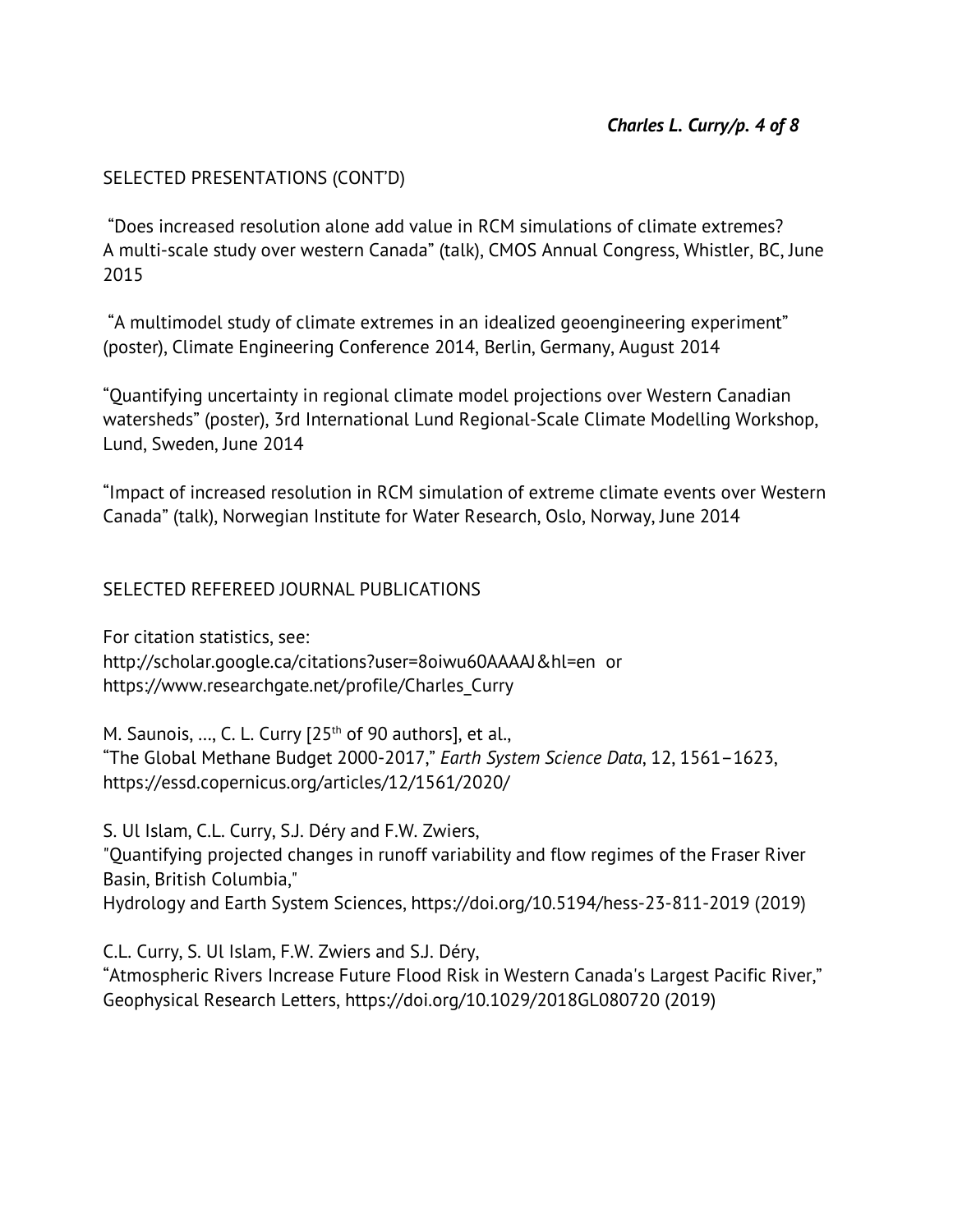## SELECTED REFEREED JOURNAL PUBLICATIONS (CONT'D)

C.L. Curry and F.W. Zwiers, "Examining controls on peak annual streamflow and floods in the Fraser River Basin of British Columbia," *Hydrology and Earth System Sciences*, https://doi.org/10.5194/hess-22-2285-2018 (2018)

D. Ji, S. Fang, J.C. Moore, C.L. Curry, and 9 co-authors, "Impacts of solar dimming and stratospheric aerosol geoengineering on extreme temperature and precipitation," *Atmospheric Chemistry and Physics,* 18, 10133–10156, https://doi.org/10.5194/acp-18-10133-2018 (2018)

A. Lew, P. von Aderkas, A. Berland, C.L. Curry, D. Kolotelo, T. Lacourse, B. Tencer and A.J. Weaver,

"An assessment of Pinus contorta seed production in British Columbia: Geographic variation and dynamically-downscaled climate correlates from the Canadian Regional Climate Model," *Agric. Forest Meteor.*, http://dx.doi.org/10.1016/j.agrformet.2016.12.013 (2017)

M. Saunois, ..., C. Curry [27<sup>th</sup> of 79 authors], et al., "The Global Methane Budget 2000-2012," *Earth Syst. Sci. Data*, 8(2), 697-751, doi:10.5194/essd-2016-25 (2016)

J. T. Daines, A.H. Monahan and C.L. Curry, "Model-Based Projections and Uncertainties of Near-Surface Wind Climate in Western Canada,"

*J. Appl. Meteor. Clim*., doi: 10.1175/JAMC-D-16-0091.1 (2016)

C.L. Curry, B. Tencer, K. Whan, A. J. Weaver, M. Giguère and E. Wiebe, "Searching for added value in simulating climate extremes with a high-resolution regional climate model over Western Canada: I. Large scale results," *Atmosphere-Ocean*, doi: 10.1080/07055900.2016.1158146 (2016)

C.L. Curry, B. Tencer, K. Whan, A. J. Weaver, M. Giguère and E. Wiebe, "Searching for added value in simulating climate extremes with a high-resolution regional climate model. II: Results at the basin scale," *Atmosphere-Ocean*, doi: 10.1080/07055900.2016.1215287 (2016)

C.L. Curry, J. Sillmann, D. Bronaugh, and 11 coauthors, "A multi-model examination of climate extremes in an idealized geoengineering experiment," *J. Geophys. Res.: Atmospheres*, 119, 3900–3923, doi: 10.1002/2013JD020648 (2014)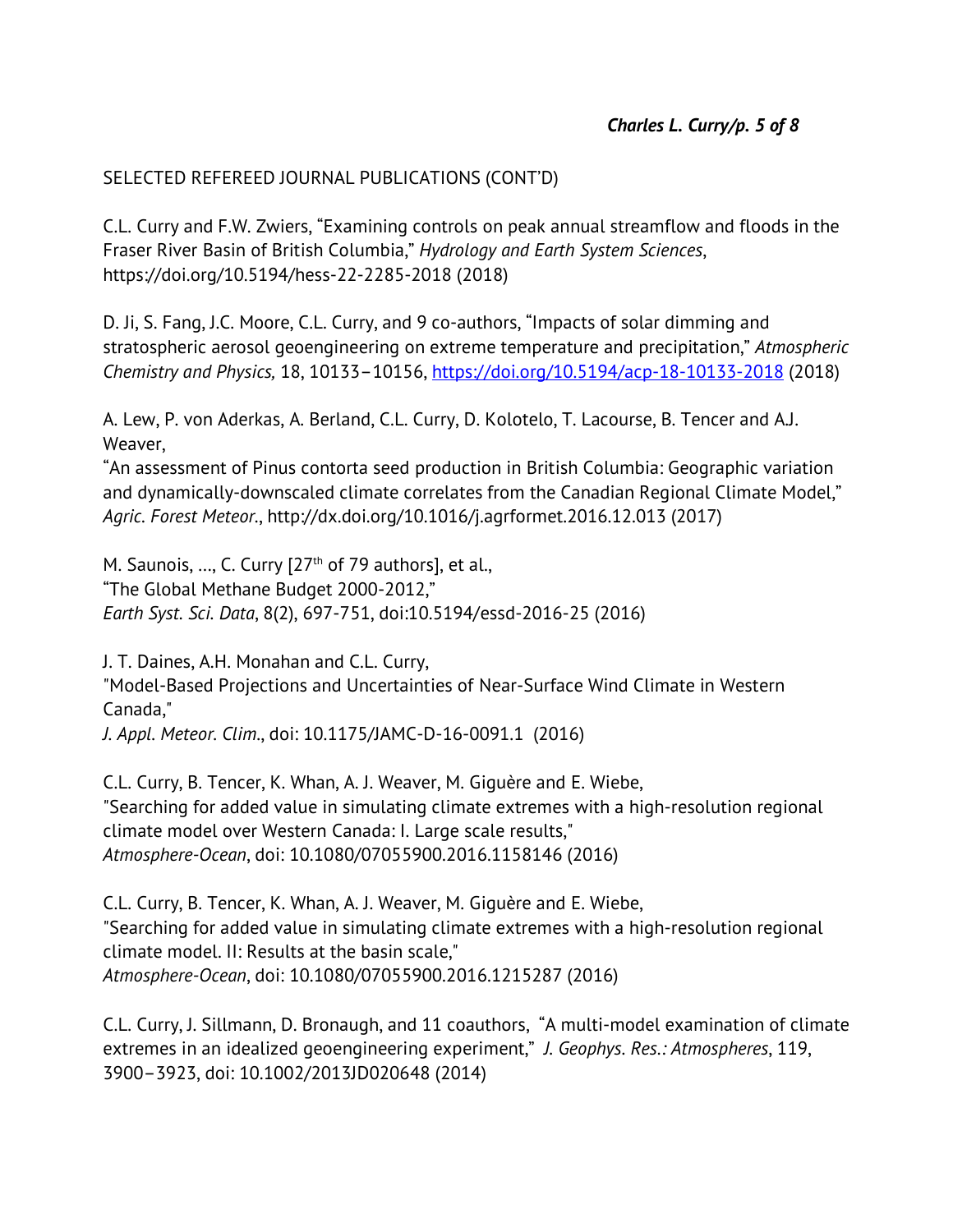### SELECTED REFEREED JOURNAL PUBLICATIONS (CONT'D)

Note on the following collaborative publications as part of the GeoMIP project (2013-2014): Order of authorship is generally alphabetical, with lead author as principal contributor

B. Kravitz, ... , C.L. Curry [7th of 18 coauthors], et al.,

"A multi-model assessment of regional climate disparities caused by solar geoengineering," *Environ. Res. Lett*., 9, 074013, doi:10.1088/1748-9326/9/7/074013 (2014)

N, Huneeus, …, C.L. Curry [5th of 20 coauthors], et al., "Forcings and feedbacks in the GeoMIP ensemble for a reduction in solar irradiance and increase in  $CO<sub>2</sub>$ ," *J. Geophys. Res.: Atmospheres*, 119, 5226–5239, doi: 10.1002/2013JD021110 (2014)

L. Xia, ...., C.L. Curry [4th of 14 coauthors], "Solar radiation management impacts on agriculture in China: A case study in the Geoengineering Model Intercomparison Project (GeoMIP)," *J. Geophys. Res.: Atmospheres*, 119, 8695-8711 (2014)

B. Kravitz, ... , C.L. Curry [9th of 24 authors], et al., "Climate model response from the Geoengineering Model Intercomparison Project (GeoMIP)," *J. Geophys. Res.: Atmospheres*, 118, 1-13, doi: 10.1002/jgrd.50646 (2013)

A. Jones, ...., C.L. Curry [6th of 18 coauthors], et al.,

"The impact of abrupt suspension of solar radiation management (termination effect) in experiment G2 of the Geoengineering Model Intercomparison Project (GeoMIP)," *J. Geophys. Res.: Atmospheres*, 118, 9743-9752 (2013)

S. Tilmes, ...., C.L. Curry [12th of 28 coauthors], et al., "The hydrological impact of geoengineering in the Geoengineering Model Intercomparison Project (GeoMIP),"

*J. Geophys. Res.: Atmospheres*, 118 (19), 11,036-11,058 (2013)

S.R. Haughian, P.J. Burton, S.W. Taylor, and C. Curry, "Expected effects of climate change on forest disturbance regimes in British Columbia," *J. Ecosys. Manag*., 13, 16-38 (2012)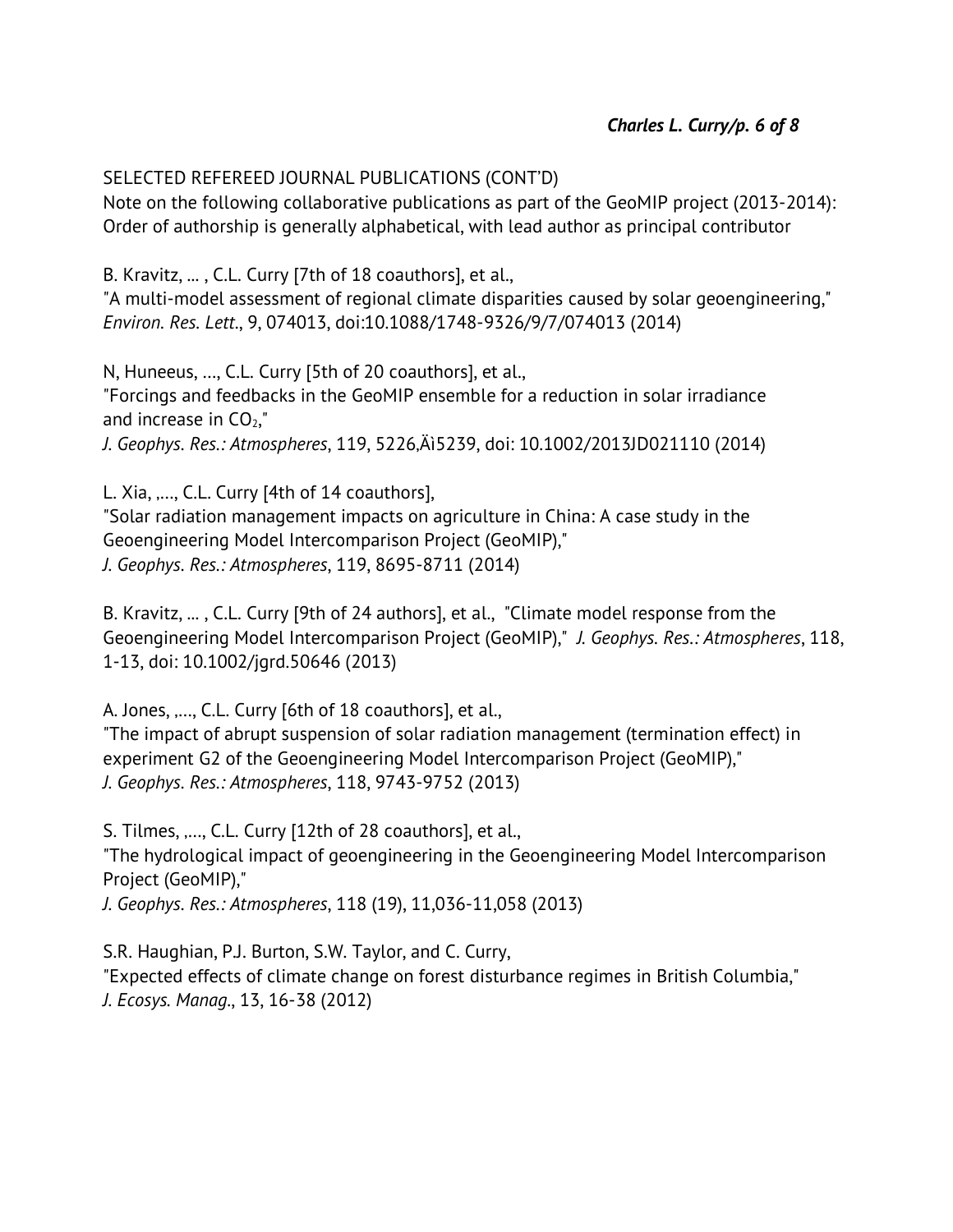## SELECTED REFEREED JOURNAL PUBLICATIONS (CONT'D)

C.L. Curry, D. van der Kamp, and A.H. Monahan,

"Statistical downscaling of historical monthly mean winds over a coastal region of complex terrain. I. Predicting wind speed," *Climate Dynamics*, doi: 10.1007/s00382-011-1173-3 (2011)

D. van der Kamp, C.L. Curry, and A.H. Monahan,

"Statistical downscaling of historical monthly mean winds over a coastal region of complex terrain. II. Predicting wind components," *Climate Dynamics*, doi: 10.1007/s00382-011-1175-1 (2011)

J. Li, C.L. Curry, Z. Sun, and F. Zhang, "Overlap of solar and infrared spectra and the shortwave radiative effect of methane," *J. Atmos. Sci*., 67, 2372-2389 (2010)

J.R. Christian, V. K. Arora, G. J. Boer, C. L. Curry, K. Zahariev, K. L. Denman, G. M. Flato, W. G. Lee, W. J. Merryfield, N. T. Roulet, and J. F. Scinocca,

"The global carbon cycle in the Canadian Earth System Model (CanESM1): Preindustrial control simulation," *J. Geophys. Res.: Biogeosciences*, 115, doi: 10.1029/2008JG000920 (2010)

C.L. Curry, "The consumption of atmospheric methane by soil in a simulated future climate," *Biogeosciences*, 6, 2355-2367 (2009)

V. K. Arora, G. J. Boer, J.R. Christian, C.L. Curry, K. Denman, K. Zahariev, G. Flato,

J. Scinocca, W.J. Merryfield, and W.G. Lee,

"The effect of terrestrial photosynthesis down-regulation on the 20th century carbon budget simulated with the CCCma Earth System Model,"

*J. Climate*, 22 (22), 6066-6088, doi: 10.1175/2009JCLI3037.1 (2009)

C.L. Curry, "Modelling the soil consumption of atmospheric methane at the global scale," *Global Biogeochem. Cycles*, 21, GB4012, doi:10.1029/2006GB002818 (2007)

C.L. Curry, N.A. McFarlane, and J.F. Scinocca, "Relaxing the well-mixed greenhouse gas approximation in climate simulations: Consequences for stratospheric climate," *J. Geophys. Res.: Atmospheres*, 111, D08104, doi:10.1029/2005JD006670 (2006)